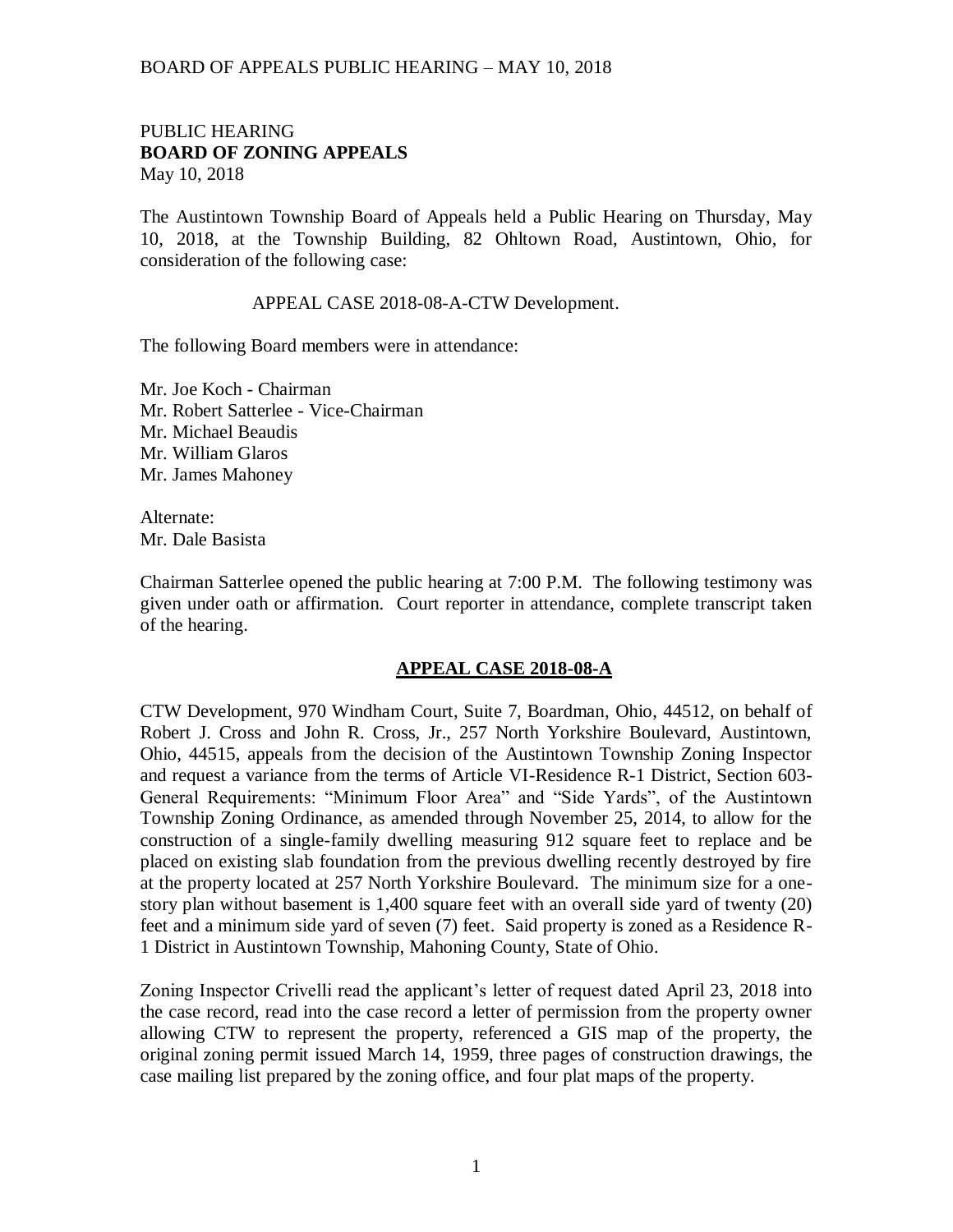# BOARD OF APPEALS PUBLIC HEARING – MAY 10, 2018

Mr. Koch stated the mailing list for case 2018-08-A will be incorporated into the case record.

Charles B. Whitman, 970 Windham Court, Suite 7, Boardman, Ohio, 44512, stated the house burned and they will use the existing slab and rebuild to the original design.

Mr. Koch asked if he has a building permit. Mr. Whitman stated he cannot secure a building permit without a zoning permit. Mr. Koch asked why the house is under construction. Mr. Whitman stated materials were delivered when he came to the zoning office but could not get a zoning permit. The owner talked to the building department and he got confused and thought he was talking to zoning. There was a miscommunication between him and his client. The materials were delivered and the guys threw the house up in a day or so. The windows were then put in as they could not be canceled and then they stopped construction.

Mr. Beaudis observed he knew he did not have a permit. Mr. Whitman stated the guys started construction the morning he was getting his permits. The house is small and there were a lot of guys there that day.

Mr. Satterlee inquired about the dimensions and side yards. Mr. Whitman estimated 12 feet between structures and six feet on both sides. There was discussion of the historic side yard requirements and Zoning Inspector Crivelli referenced the existing side yards were approved in 1959.

Mr. Koch inquired about compliance with the new building model energy code in reference to the slab and one-course of block out of the ground elevation requirement. Mr. Whitman stated he has not talked to building inspections regarding the issue and they have not said if they would waive any requirements under these circumstances. Mr. Koch speculated if building inspections would require him to excavate against the building and also inquired if the heating was in the floor. Mr. Whitman stated the heating was in the floor but is being change to overhead. He mentioned insulation in the attic and window types. Mr. Whitman stated he wasn't sure what building inspection will require.

There was discussion of recent demolitions, fires, and the role of the land bank in removing blight from Wickliffe.

Mr. Koch observed this will be an improvement and would like to know how it works out with building inspections. There was discussion of the insurance proceeds and building costs.

Mr. Beaudis inquired of the zoning inspector that if the variance is granted to charge the maximum zoning fee allowed under the law and delay issuance of the permit for 30 days. Mr. Koch disagreed with Mr. Beaudis. Zoning Inspector Crivelli explained the valuation and fee calculation. He stated he always holds up a permit for 30 days when there are objections to the variance but no one attended to testify against the variance. He explained he can double a zoning permit for not securing a permit prior to the start of